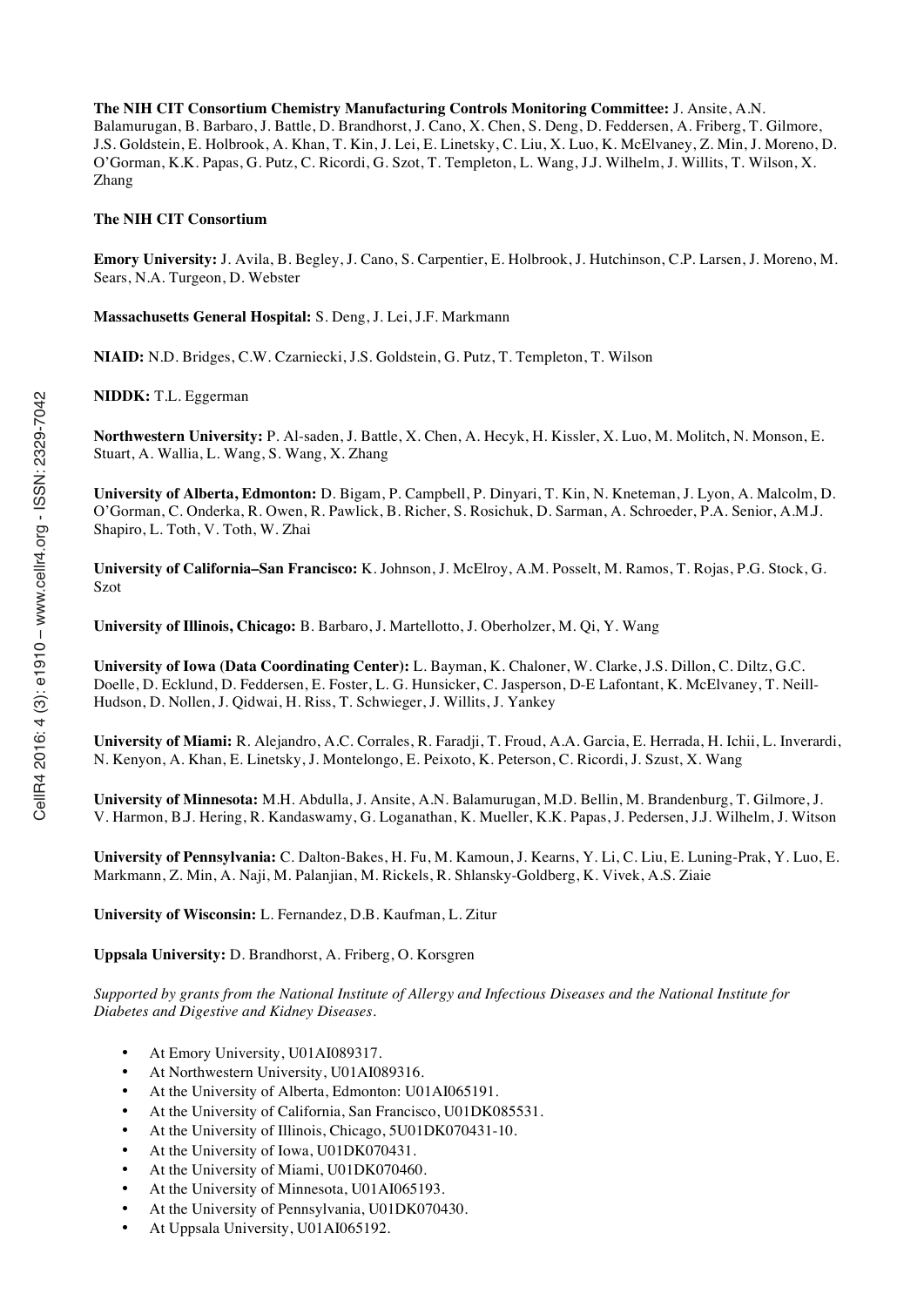*In addition, the study was supported by the following GCRC and CTSA awards:*

- At Emory University: UL1TR000454.
- At Northwestern University: 5UL1RR025741 and 8UL1TR000150.
- At the University of California, San Francisco, UL1TR000004.
- At the University of Illinois, Chicago, UL1TR000050.
- At the University of Miami: 1UL1TR000460.
- At the University of Minnesota: 5M01-RR000400 and UL1TR000114.
- At the University of Pennsylvania: UL1TR000003.

Address correspondence to: Camillo Ricordi MD, Chairman, CIT Steering Committee, ricordi@miami.edu

# **To cite this article**

*Raw Material Specification, Gradient Stock Solution – Standard Operating Procedure of the NIH Clinical Islet Transplantation Consortium*

CellR4 2016; 4 (3): e1910